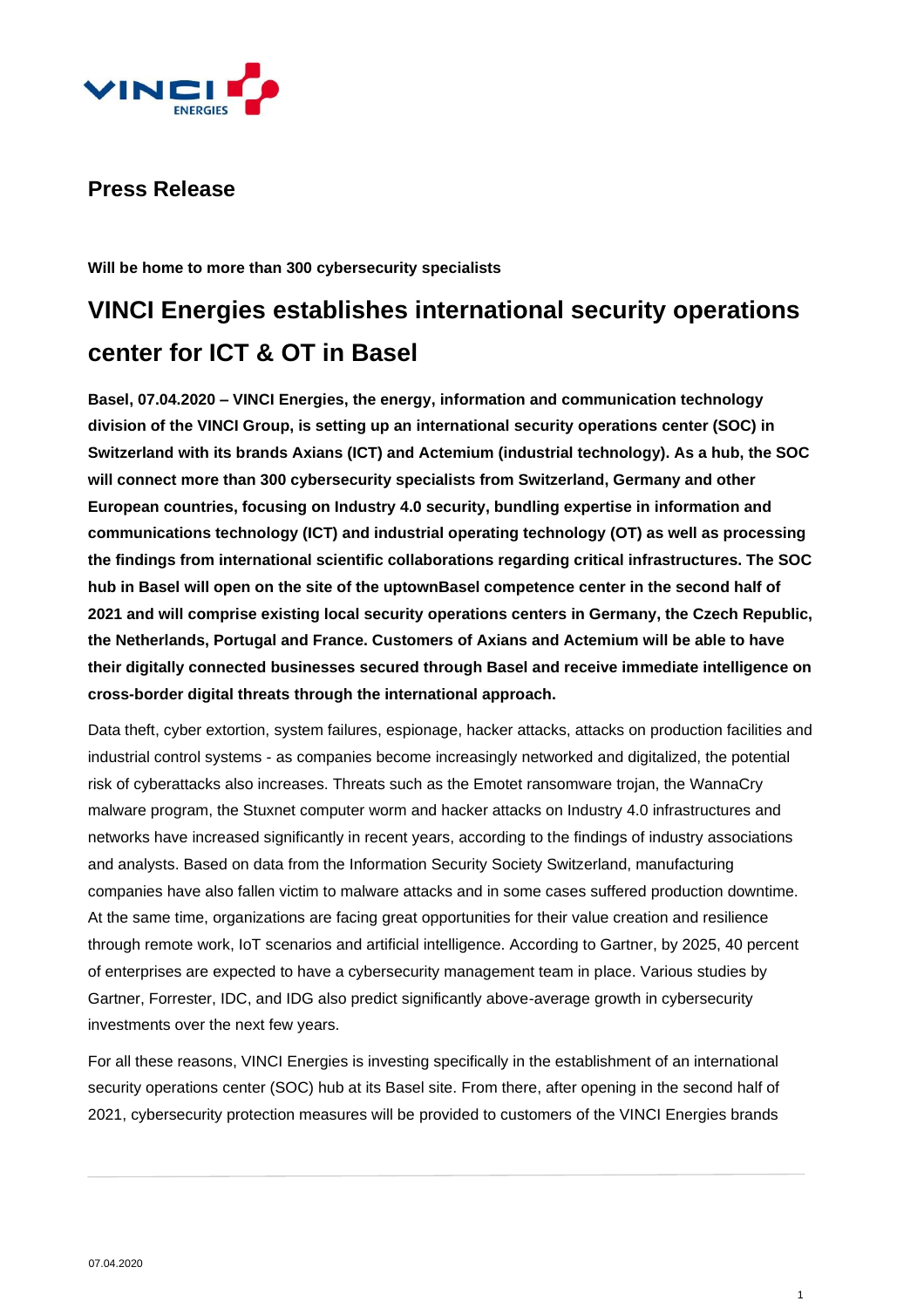

Actemium (industrial technology) and Axians (ICT) or coordinated jointly with the existing local SOCs in Germany, the Czech Republic and other European countries.

For manufacturers with established production infrastructures or targeted Industry 4.0 strategies, this is a particularly valuable asset. In Basel, the SOC will monitor organizations' networked sensors, machines, systems, and devices , analyze security patterns as well as anomalies, and initiate protective measures to ward off potential attacks.

This will be achieved through a cybersecurity control center in the new uptown Basel competence center, staffed 24/7 by experts such as SOC analysts, pentesters, digital forensic experts and ethical hackers. For each customer, processes are defined based on so-called "security playbooks" along with threat intelligence feeds and malware information security platforms in a 24/7 service. The protection of SCADA and MES systems in manufacturing is also offered in a targeted manner. In addition, the latest scientific findings from research and teaching at the universities of Lucerne, Northwestern Switzerland and Stuttgart are incorporated into the activities. Cybersecurity specialists from Axians and Actemium will be active as guest lecturers.

"With our new SOC, we offer comprehensive and in-depth specialist expertise for the cyber threats of our time. We detect, analyze, resolve and document security incidents for our customers there around the clock. With our high prevention rate and focus on ICT & OT security, we are creating a leading European center for cyber security in the age of Industry 4.0 at the Basel site," said Stefano Camuso, CEO Axians & Actemium Switzerland.

Axians and Actemium already have more than a hundred cyber security customers in Switzerland and Germany, including automotive suppliers, pharmaceutical and med-tech companies, the packaging industry, banks and insurance companies, as well as energy providers such as E.ON subsidiary Avacon. Many of these customers are looking to contract managed security services to increase their level of protection, something that Axians and Actemium are specifically addressing with their German-, Englishand French-speaking IT & OT SOC Basel. A key innovation is the company's own anonymized security database that aggregates security patterns and incidents. As a result, Axians and Actemium provide their customers with superior threat intelligence through statistical analysis and early detection.

Jacques Diaz, CEO Axians Germany, added: "Especially due to the cross-border cooperation of our cybersecurity teams coordinated in Basel, customers benefit from one of the most powerful managed security offerings in the German-speaking region. Security threats are increasingly international and growing in scope. As a result, our highly successful Security Operations Centers in Hamburg and Ulm will work seamlessly with the international SOC Hub Basel, as requested by customers. Our particular strengths in protecting enterprise and carrier networks in Germany will also contribute to further disproportionate growth of the managed cybersecurity business."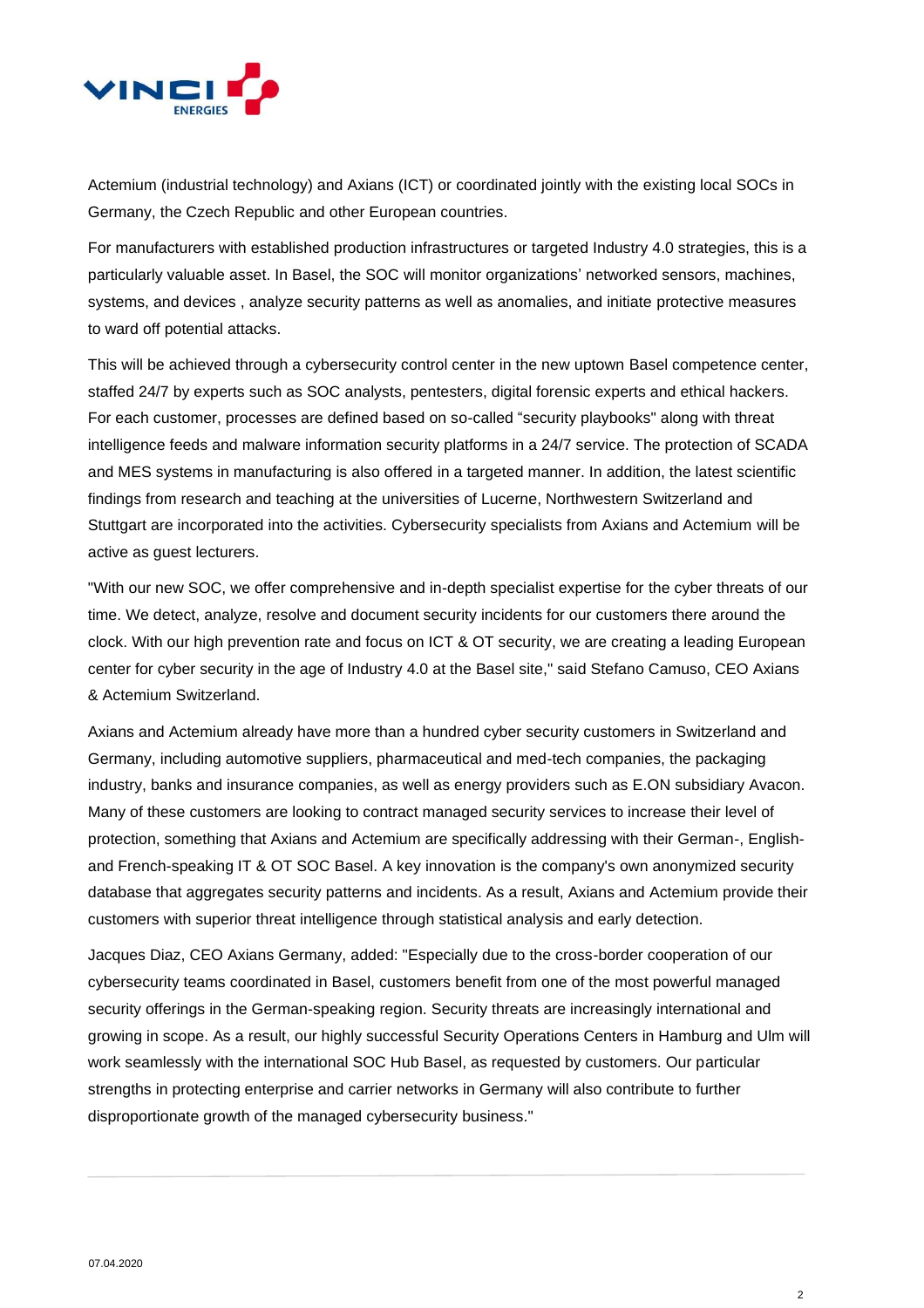

The security operations center in uptownBasel is set to go into operation at the end of August 2021 and will open in the third quarter of 2021. Currently, in addition to the construction progress, the personnel base for managed cybersecurity projects is being further expanded through a recruitment campaign to make the location the leading security operations center in Europe. An innovation center is currently being built by uptownBasel AG on the site of the former Alioth electricity company and locomotive production facility, which will provide 2,000 new jobs in total by 2027. The first 400 engineers are expected as early as summer 2021.

"The uptownBasel campus stands for the digital and connected industry, which is closely linked across borders. We are honored and proud that VINCI Energies is now building the Cybersecurity Center for Switzerland here, thus making business processes and connections more secure in one fell swoop," said Hans-Jörg Fankhauser, the site developer responsible for the uptownBasel campus in Arlesheim.

An SOC is the physical location of a cyber security team. The team is responsible for ongoing monitoring and analysis of the security status of the customer's IT/OT system environment and three-layer security architecture. It also detects, actively prevents, and responds to cybersecurity incidents. The security team is composed of security analysts, technicians, managers and industry experts. It works closely with the incident response team, ensuring a rapid response to identified security issues. Not all organizations can operate their own security operations center. There are various reasons to use external SOC services, often companies simply lack the necessary resources. Internal expertise, time and budgets are not available to a sufficient extent.

### **Images**



Caption: Construction progress at uptownBasel (source: uptownBasel)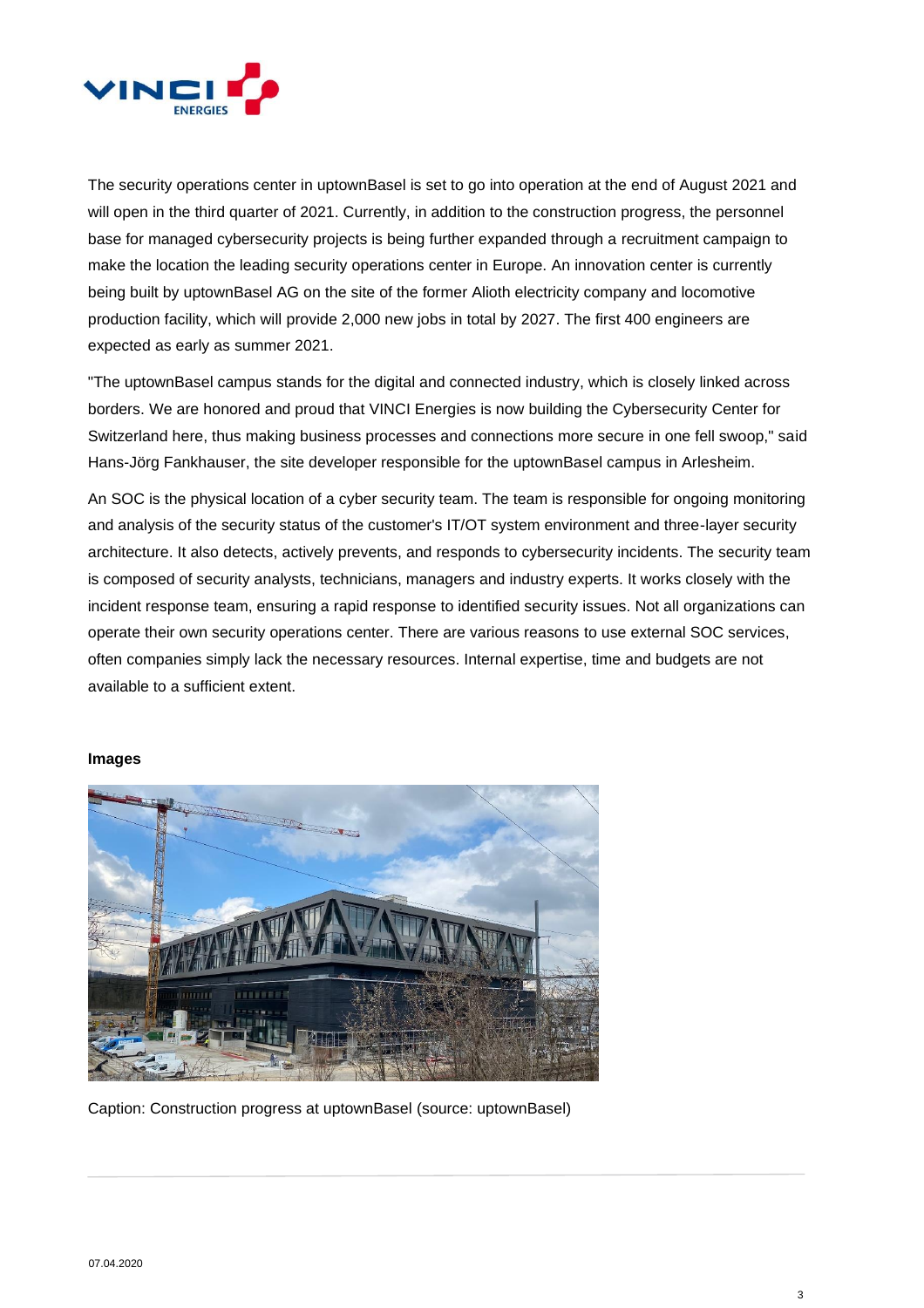



Caption: In a Security Operations Center, specialized teams of cybersecurity analysts, pentesters, digital forensic experts and ethical hackers monitor customers' systems around the clock and protect them against attacks. (source: VINCI Energies)



Caption: Stefano Camuso, CEO Axians & Actemium Switzerland (source: Axians & Actemium)



Caption: Jacques Diaz, CEO Axians Germany (source: Axians)